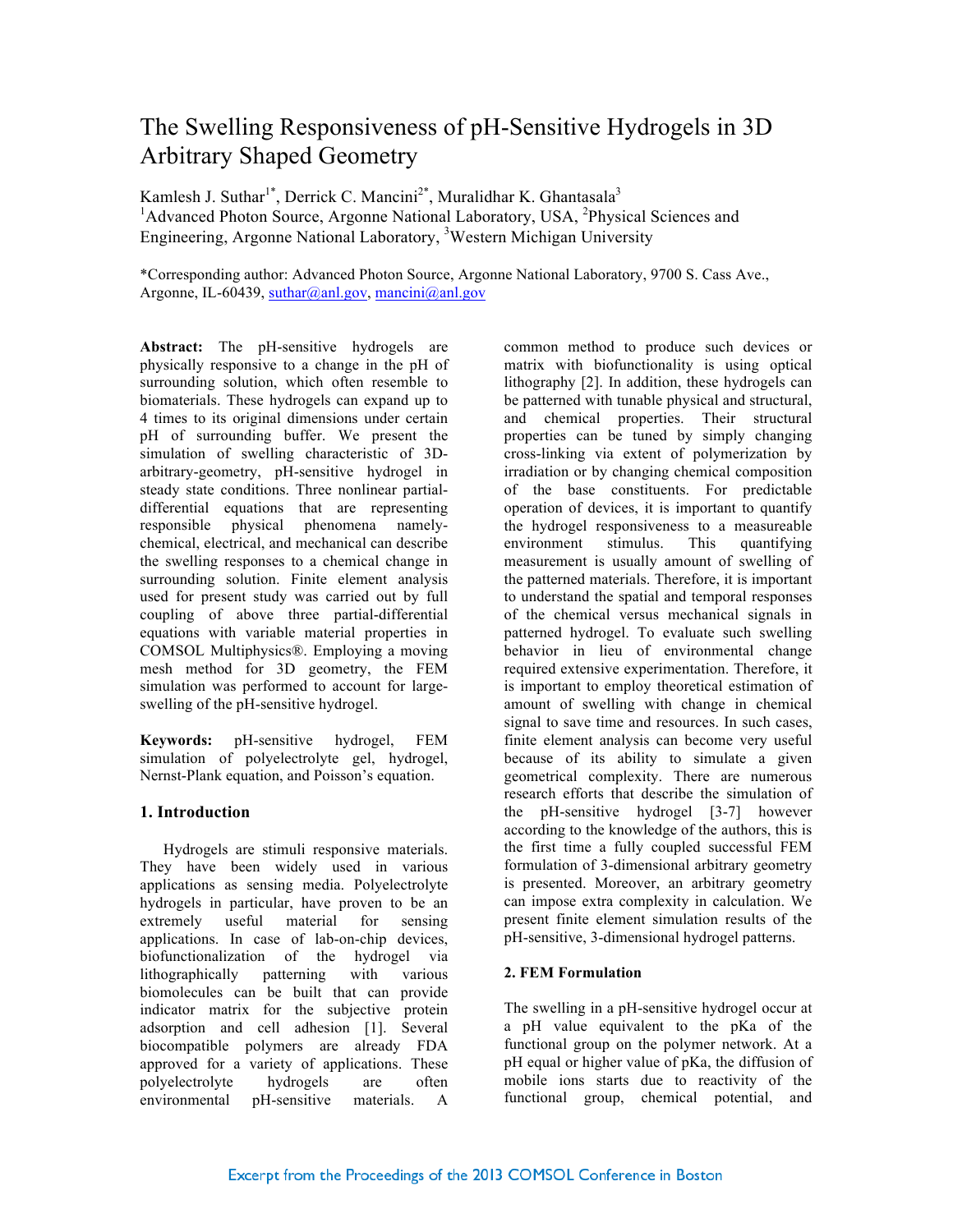electrical potential difference between hydrogel and surrounding solution. These physical phenomena of diffusion can be described by the Nernst Planck (NP) equation via ionic transport due to mobile and fixed charged species; and Poisson's equation describes the equilibrium of electric potential of the charged species via equilibrium. The change in pH leads to change in osmotic pressure within the hydrogel. The swelling occurs due to a restoration force generated by the elasticity of the hydrogel. Thus, the expansion can be explained by mechanical deformation equation. Therefore, coupled formulation among these equations is necessary the swelling. This is so-called chemo-electromechanical behavior.

Here, the Nernst-Plank, Poisson's, and mechanical field equations are used to create chemo-electro-mechanical coupling that is described in detail in literature [3-8]. The fully coupled problem is solved based on a steady state model under equilibrium conditions. The details of present simulation are discussed in our previously published literature and finite element analysis of 2D hydrogel was validated against experimental data [6-8].

## **2.1 Steady State Form of Nernst-Planck (NP) Equation**

$$
D_i \frac{\partial^2 c_i}{\partial x^2} + \mu_i z_i \frac{\partial c_i}{\partial x} \frac{\partial \psi}{\partial x} + \mu_i z_i c_i \frac{\partial^2 \psi}{\partial x^2} = 0
$$
  
Where  $\mu_i = D_i / RT$  is ionic mobility

 $W_i/KI$  is ionic mobility

## **2.2 Poisson's Equation**

The electrical charge balance can be satisfied by Poisson's equation, which can be written as:

$$
\nabla^2 \psi + \frac{\rho}{\varepsilon_o \varepsilon} = 0
$$
 (2)

where  $\rho$  is charge density in hydrogel

$$
\rho = F \cdot \left( \sum_{i=1}^{n} z_i c_i + z_j c_f \right)
$$

In the simulation of swelling response of the hydrogels to variation of the pH, the dependent variable, concentration inside the hydrogel is obtained by coupling NP and Poisson's equations.

Fixed charge density can be given by equation:

$$
c_f = \frac{c_{mo}^s(K)}{H(K + c_H)}
$$

In fully coupled system of equations  $c_f$  is continuously updated at each converged step. The diffused ions generate osmotic pressure within the hydrogel. The osmotic pressure is given by:

$$
P_{Osmotic} = RT\left(\sum_{i=1}^{n} \left(c_i - c_i^o\right)\right)
$$

where n is number of ions,  $c_i$  is the concentration of ith ion in the hydrogel, and  $\epsilon_i$  is at the ith  $c_i^o$ 

### **2.4 Mechanical Field Equation**

This internal pressure is restored by the elastic energy exerted by the polymer network, which is can be estimated by equation:

$$
\nabla \sigma = \nabla \left( C \right) E - P_{Osmotic} I) = 0 \tag{3}
$$

In this paper, we have simulated lithographically patterned, two different structures of a pHsensitive hydrogels in 3-dimensions. The schematic diagrams of top-view of two different cross-sections of freestanding structures are shown in following fig. 1. The FEM model for 2D was validated and results were discussed in previous publications [6-8].



**Figure 1:** Schematic of top view of cross section of the hydrogel standing structure on a substrate (a) square pillar (thickness: 100 µm, side: 100 µm, height: 1mm), (b) Cross pillar (thickness: 50 µm, side: 100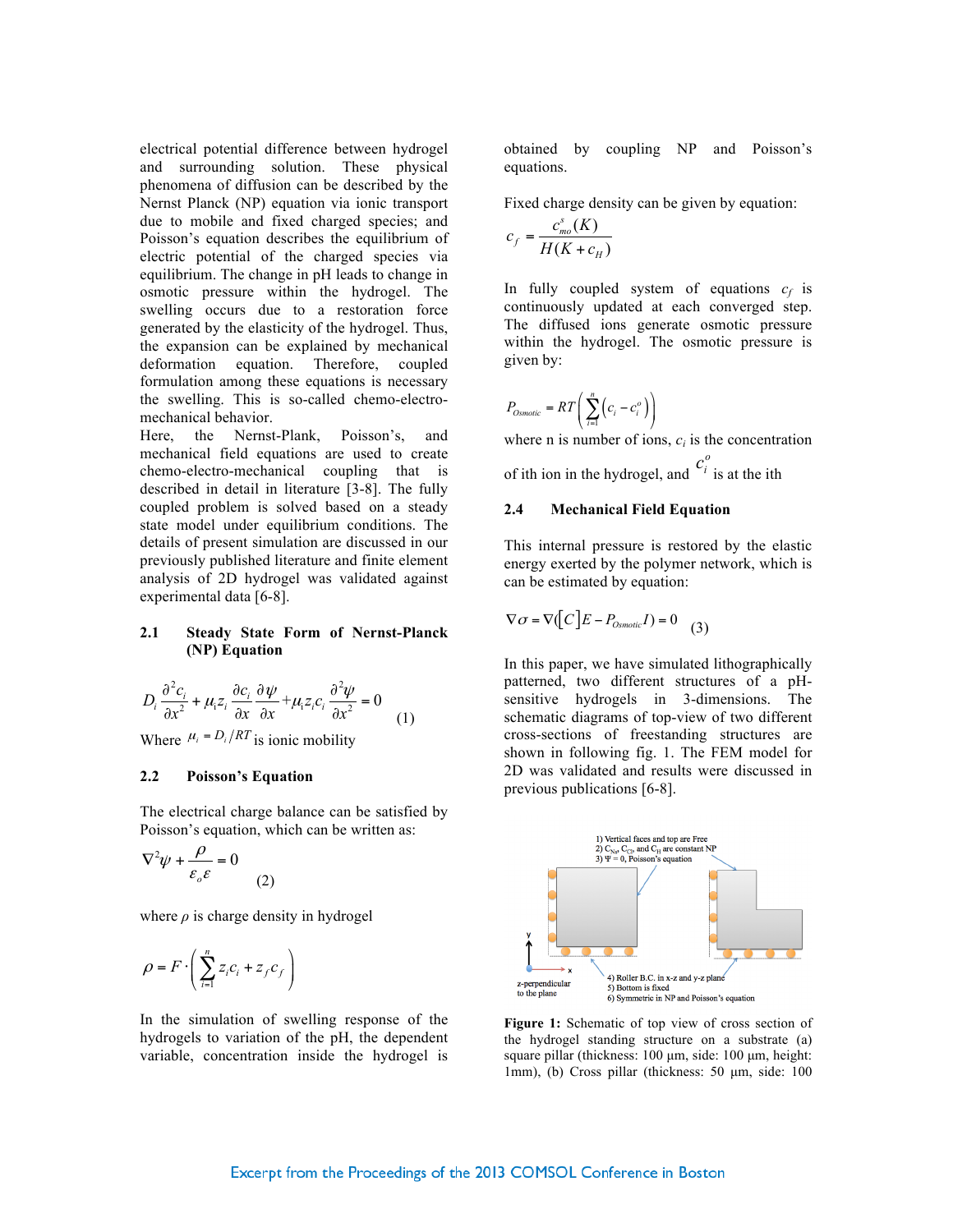µm, height: 1mm) in each case, the highlighted axisymmetric area is modeled.

Figure 1 also show schematic of boundary conditions for all three equations. Mechanical rollers are shown at the symmetric boundaries. The change in pH was applied to outer most boundaries by changing concentrations of the hydrogen ions while buffer ionic strength kept constant via constant concentration value for mobile ions. The electric potential was assumed zero at the interface. Outer boundary of the hydrogel was kept free while bottom was fixed. The hydrogel was free to roll in x-z and y-z plane.

# **3. Implementation in COMSOL Multiphysics**

Simulation of hydrogel deformation was carried out using COMSOL (Version-4.3b) finite element software with following multiphysics modules:

- 1. Chemical Species Transport Module for Nernst-Planck equation without electroneutrality
- 2. Conductive Media DC from the AC/DC Module for Poisson's Equation
- 3. Plane Strain from the Structural Mechanics Module for Mechanical Field Equation



**Figure 2:** Coupling between different modules within COMSOL in moving mesh and fixed frames

Within COMSOL, the three different modules were fully coupled to each other in the two reference frames. The Chemical Species Transport Module and the AC/DC Module along with displaced mesh were evaluated in the moving mesh frame while Structural Mechanics

Module was evaluated in the fixed mesh frame with large deformation condition. For every simulation parameter all concentration terms and electrical potentials were re-profiled for the NP and Poisson's equations in a moving frame, while the deformation was calculated using the updated coordinates with the mechanical field equation in a fixed frame.

The Nernst-Plank and Poisson's equations were coupled with each other via Poisson's equation dependent variable  $(\Psi)$ ,  $c_i$  and  $(c_f)$  fixed charge density. The equation of fixed charge density has two parameters, hydration (*H*) and hydrogen ion concentration  $(c_H)$ . The hydration of the hydrogel was defined as the change in volume ratio and it was used in the coupling the mechanical equilibrium equation. The hydration term is the Jacobean of the Cauchy-Greens' Tensor. Depending on the expansion and via  $c_f$  all concentrations were updated at every iteration. The resulting solutions of NP and Poisson's equations were concentrations and electric potentials. The osmotic pressure was used in the mechanical field equation to find the displacement. These displacements become the coupling parameter in the moving mesh module and the mesh moves in the x, y, and z directions. A new hydration was again calculated within the fixed mesh frame at each iteration. Thus, all three equations are fully coupled and solved for each increment in pH.

Three different mobile ions (Na+, Cl<sup>-</sup>, and H<sup>+</sup>) were considered in the simulation, resulting in a total of 10 dependent variables. There were 3 dependent variables  $(C_{Na}, C_{Cb}, \text{and } C_H)$  from the NP equation, the electric potential  $(\psi)$  from Poisson's equation, the displacements (*u, v, w*) from mechanical field equation, and the x, y and z coordinates (*X*, *Y, Z*) and three weak constraint variables from the moving mesh module.

Simulation was performed for the surrounding pH range 2-11. The converged solution was achieved for each step of pH value.

## **4. Results and Discussion**

When the negatively charged (carboxylic acid group PKa  $\sim$  4.5) hydrogel in dried condition is placed in a buffer solution, it absorbs the solvent and expands. Figure 3 shows the simulation profile for the maximum displacement of '+' cross-sectioned hydrogel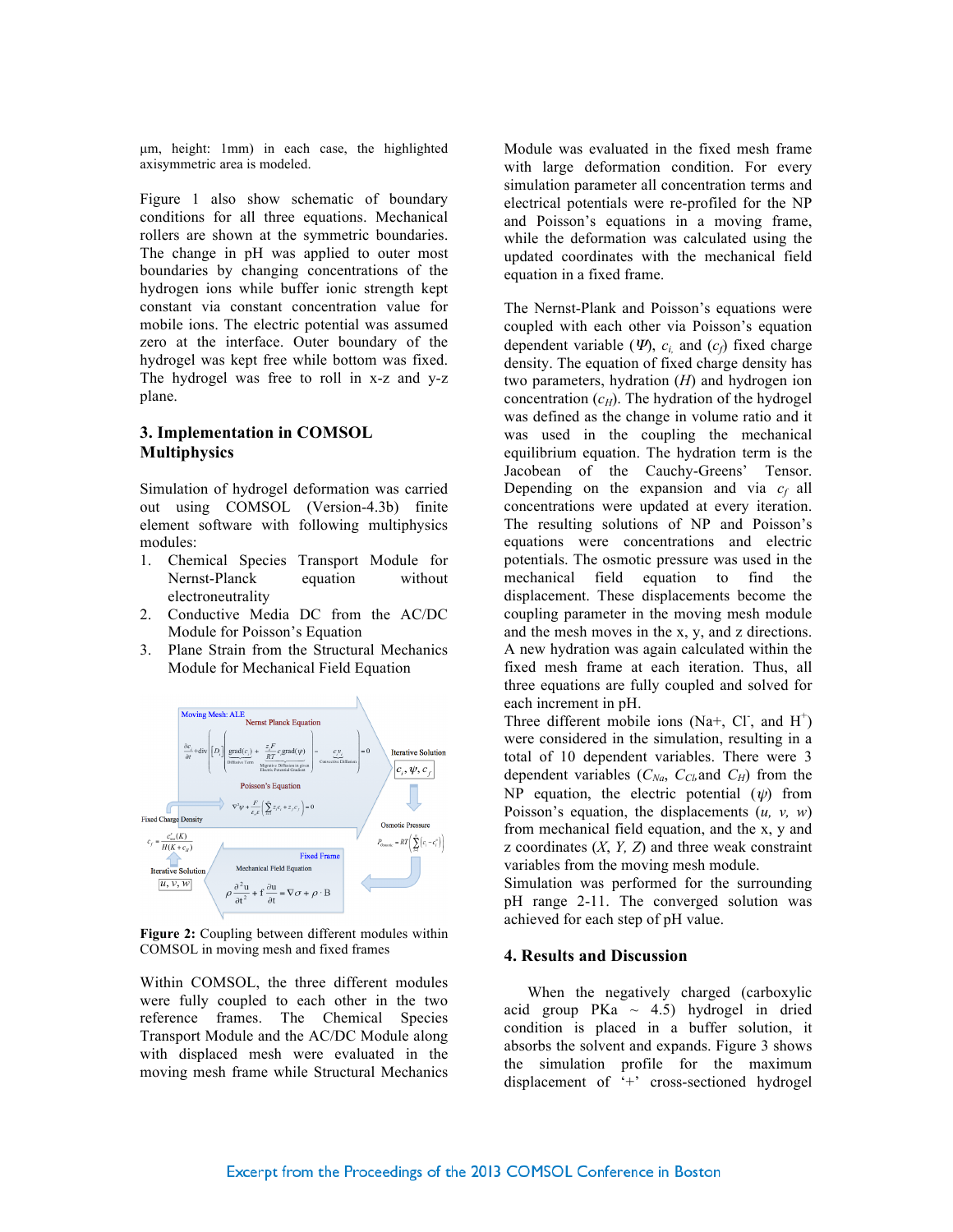from pH 2-11. It can be seen from the graph that expansion starts nearly  $pH = 4$  which is the pKa of the fixed charge on the hydrogel. As the solvent pH increases the maximum displacement increases which is indicating the expansion of the hydrogel. This absorption of the mobile ions in the hydrogel and expansion of the hydrogel are mainly depending on two processes: diffusion due to the concentration gradient and diffusion due to bound charges within the hydrogel. Upon a small increment in the surrounding pH, the mobile ions diffuse in the hydrogel and bind to the fixed charges on the network, generating the osmotic pressure difference between the hydrogel and the solution due to the mobile ion concentration gradient.



Figure 3: Maximum displacement of '+' crosssectioned hydrogel with respect to a change in pH of the surrounding solution.



**Figure 4:** Simulation result of cross pattern crosssectioned hydrogel. The rainbow color scale represent pH, which is corresponds to surface of the domain while thermal scale bar represent swelling in  $\mu$ m for line boundary of the domain.

In response to this internal osmotic pressure, the sponge-like structure of hydrogel counter balance with an elastic restoring force and tries to equilibrate by changing the volume. These

changes lead to a newly expanded region and the fixed charges within the hydrogel redistribute themselves. As a result, the polymer network opens up new fixed charge sites and promotes the diffusion of new mobile ions inside the gel until an equilibrium state is achieved.

Figure 4 and 5 show simulation results at surrounding pH 11 for '+' cross-sectioned hydrogel pillar. Figure 4 shows expansion on edge boundaries while Na+ ions concentration is shown on face boundaries. Figure 5 show distribution of electric potential due to fixed and mobile group charges at pH 11.

Figure 6 shows simulation results at surrounding pH 11 for square cross-sectioned hydrogel pillar.



**Figure 5:** Eclectic potential within expanded hydrogel. Left hand side color bar represents electric potential and right hand side represent displacement.



**Figure 6:** Simulation result of square pattern crosssectioned hydrogel. The rainbow color scale represent pH, which is corresponds to surface of the domain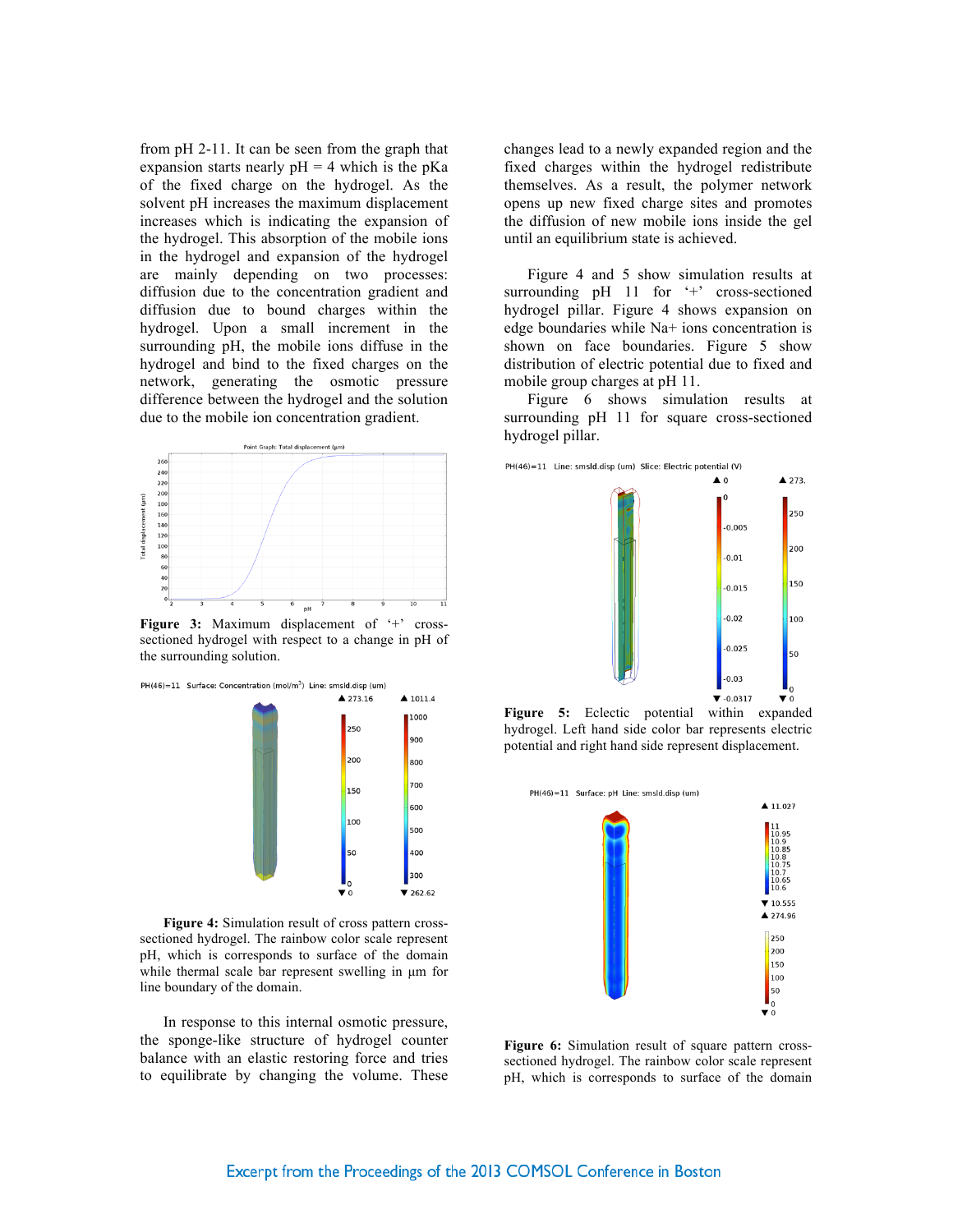while thermal scale bar represent swelling in  $\mu$ m for line boundary of the domain.

Using present model, one can predict the swelling behavior by simply changing mechanical properties of the modeled hydrogel. The desired swelling can be achieved by tuning mechanical properties and fixed charge density of the hydrogel. The estimation of tuning parameters can be back calculated from above simulation method.

# **5. Conclusions**

The swelling behavior of the negatively charged pH-sensitive hydrogel in 3-dimension with arbitrary shaped was successfully achieved using FEM. This problem of swelling is highly nonlinear even in the steady-state condition due to nonlinear equations, nonlinear properties, large deformation, and complex shape. All equations were fully coupled and converged solution was achieved for the surrounding change in pH from 2 to 11. Employing a moving mesh method for 3D geometry, the FEM simulation was performed to account for a largedeformation. Since, the pKa value of the carboxyl group is 4.5, a nonlinear swelling behavior of the hydrogel was found between pH 3.5 to 7. There was no significant swelling beyond pH 7.0. The simulation strategy can be employ to determine the hydrogel response to the change in different parametric conditions such as cross-linking density, fixed charge density, and ionic strength of the surrounding solution.

## **6. References**

- 1. Li, H., Leulmi, R. F., and Juncker, D., "Hydrogel droplet microarrays with trapped antibody-functionalized beads for multiplexed protein analysis," *Lab on a Chip*, **11**(3), 528-534 (2011)
- 2. Guenther, M., Gerlach, G., Wallmersperger, T., Avula, M. N., Cho, S. H., Xie, X., Devener, B., Solzbacher, F., Tathireddy, P., and Magda, J. J., "*Smart hydrogel-based biochemical microsensor array for medical diagnostics," Advances in Science and Technology*, **85**, 47-52 (2012)
- 3. Li, H., Ng, T. Y., Yew, Y. K., and Lam, K. Y., "Modeling and Simulation of the

Swelling Behavior of pH-Stimulus-Responsive Hydrogels," *Biomacromolecules*, **6**(1), 109-120 (2005)

- 4. Wallmersperger, T., Ballhause, D., Kroplin, B., Gunther, M., Shi, Z., and Gerlach, G., "Coupled chemo-electro-mechanical simulation of polyelectrolyte gels as actuators and sensors," *Proc. Electroactive Polymer Actuators and Devices* (EAPAD) 2008, Mar 10-13, SPIE, 69270 (2008)
- 5. Suthar, K. J., "Simulation, synthesis, and characterization of hydrogels and nanocomposite gels," *PhD Thesis*, Western Michigan University, Kalamazoo (2009)
- 6. Suthar, K. J., Ghantasala, M. K., and Mancini, D. C., "Steady-state simulation of the chemo-electro-mechanical behaviour of hydrogels," *International Journal of Modelling and Simulation*, **30**(3), 396-404 (2010)
- 7. Suthar, K. J., Mancini, D. C., and Ghantasala, M. K., "Simulation of the effect of different parameters on the swelling characteristics of a pH-sensitive hydrogel," *Behavior and Mechanics of Multifunctional Materials and Composites*, 7644 (2010)
- 8. Suthar, K. J., Ghantasala, M. K., and Mancini, D. C., "The Chemo-Electro-Mechanical Behavior of the pH Sensitive Hydrogels in Transient Condition," *ASME Conference Proceedings,* **44151**, 203-210, (2010)

## **7. Acknowledgements**

The authors acknowledge the use of the CNM's Carbon cluster, which was supported by DOE/BES under Contract No. DE-AC02- 06CH11357.

#### **10. Appendix**

**Table 1:** Nomenclature and corresponding values used in present study

| $D_h = 9.31 \times 10^{-9}$             | Hydrogen ion Diffusion<br>coefficient $(m^2/s)$ |
|-----------------------------------------|-------------------------------------------------|
|                                         |                                                 |
| $D_{Na} = D_{cl} = 9.31 \times 10^{-9}$ | Sodium and Chlorine                             |
|                                         | ions                                            |
|                                         | Diffusion coefficient                           |
|                                         | $(m^2/s)$                                       |
|                                         | Elasticity matrix                               |